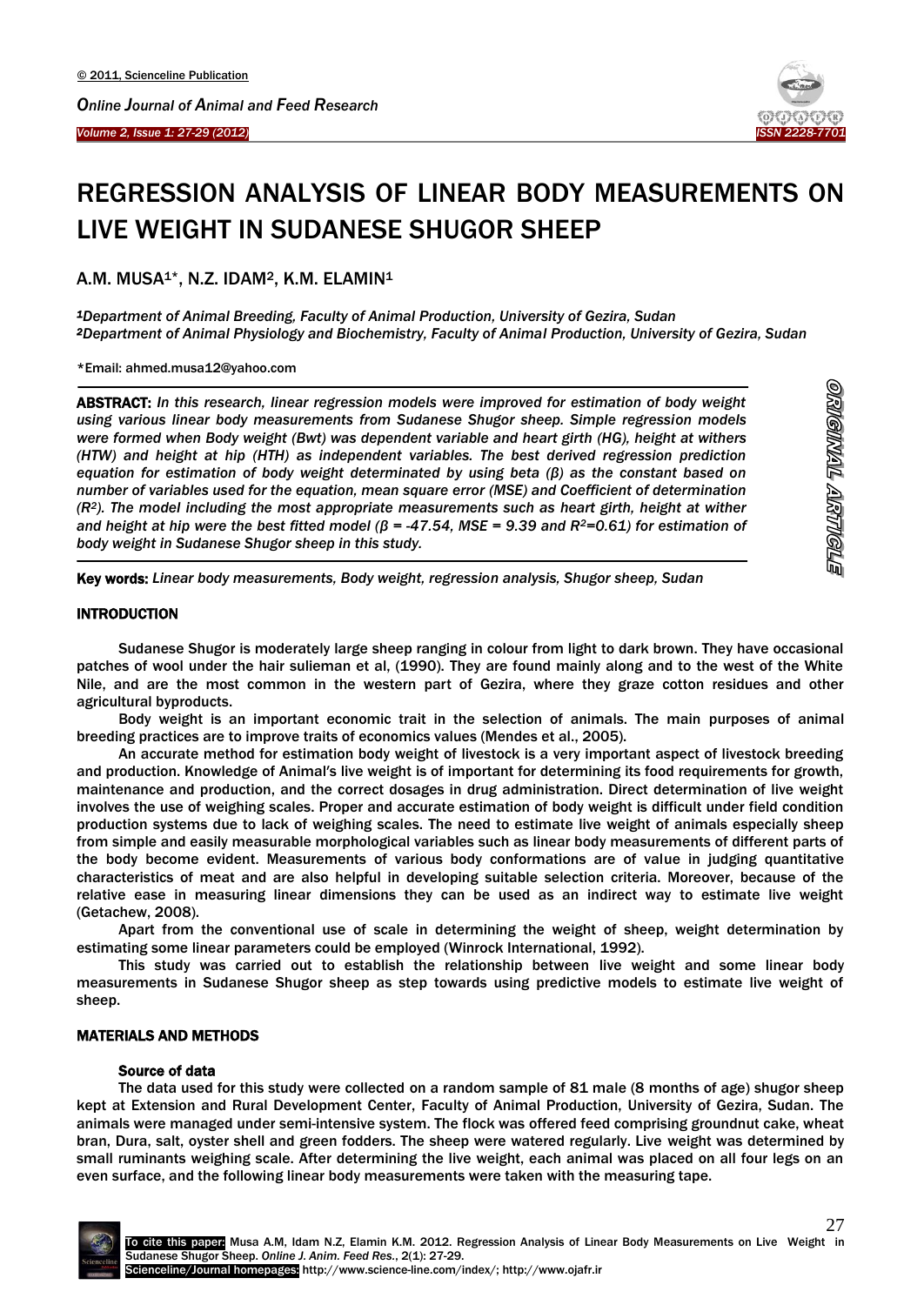Heart Girth (HG): Heart girth is a circumferential taken around the chest just behind the front legs and withers. The measurement should be taken to the nearest 0.5 cm.

Height at withers (HTW): This measure the distance from the surface of platform on which the animal stands to the withers. The measurement is best made by using a special measuring stick made with two arms one which held vertical and the other at right angles it sliding firmly up and down to record height.

Height at Hip (HTH): Height at hip is the distance from the surface of a platform to the hip using a measuring stick as described for height at withers.

Body length (BL): Body length refers to the distance from the base of tail to the base of neck.

All measurements were taken in the morning before the animals were fed. Each linear body measurement was recorded in centimeters and each live weight in kilograms.

# Statistical Analysis

A simple regression analysis was carried out to describe the relationship between the independent variables consisting of asset of linear body measurements of Shugor sheep on the one hand, and the live weight as the dependent variable on the other hand. In selecting the appropriate variables for the predictive equation, the all possible selection procedure was adopted. This involved computing all possible and the best subset regression equation. Each equation was ten assessed by its coefficient of determination  $(R^2)$  and the constant based on the number of variable that used for the prediction.

Statistical Packages for Social Sciences (SPSS) release 15.0 (2006) was used as a tool for fitting the Prediction equation.

## RESULTS AND DISCUSSION

Knowing the live weight of sheep is very useful to make appropriate management decisions. However, because of lack of accurate scales in most farms, linear body measurements of animals can be used to estimate live weight Equations correlating live weight and linear body measurements have been developed for some breeds (Gizaw, 1995).

It is important to know the different parts of the sheep body to understand the different linear measurements described in this present study. Table 1 presents the studied linear body measurements of Sudanese Shugor sheep, least-squares mean were mentioned.

| Table 1 - Least square (means $\pm$ SE) of physical linear trait in Sudanese male Shugor sheep at eight months of |    |                  |  |  |  |
|-------------------------------------------------------------------------------------------------------------------|----|------------------|--|--|--|
| age                                                                                                               |    |                  |  |  |  |
| <b>Physical traits</b>                                                                                            |    | Means ± SE       |  |  |  |
| Body weight(kg)                                                                                                   | 81 | $29.60 \pm 0.54$ |  |  |  |
| Body length(cm)                                                                                                   | 81 | $60.06 \pm 0.55$ |  |  |  |
| Heart girth $(cm)$                                                                                                | 81 | $73.23 \pm 0.44$ |  |  |  |
| Height at withers(cm)                                                                                             | 81 | $69.46 \pm 0.52$ |  |  |  |
| Height at hip(cm)                                                                                                 | 81 | $72.98 \pm 0.47$ |  |  |  |

Determination of the accurate degree of correlation between live weight and linear body measurements in sheep may help to obtained methods for estimation of traits they are not easily measured under field condition. In present study, estimations were made by regressing the live weight on measurements of heart girth, Height at withers and height at hip of the animals. The regression coefficients of live weight on those linear measurements are shown in Table 2. There were relatively high level of significant (P<0.05) regression coefficients between live weight and linear body measurements. The finding of this study were consistent with those reported by Heinrichs et al.(1992), Adeyinka and Mohammed (2006b), Ojedapo et al. (2007), Samuel anf Salako (2008), and Sownade and Sobola (2008), that live body was highly correlated with linear body measurements.

| Table 2 - Coefficients associated with regression of live weight(kg) on linear body measurements(cm) of |             |      |         |       |  |  |
|---------------------------------------------------------------------------------------------------------|-------------|------|---------|-------|--|--|
| <b>Sudanese Shugor sheep breed</b>                                                                      |             |      |         |       |  |  |
| <b>Model</b>                                                                                            | <b>Beta</b> | SE   | t value | sig.  |  |  |
| 1 (constant)                                                                                            | $-47.54$    | 7.00 | $-6.79$ | 0.000 |  |  |
| Heart girth (cm)                                                                                        | 0.42        | 0.09 | 4.67    | 0.000 |  |  |
| Height at withers (cm)                                                                                  | 0.30        | 0.09 | 3.34    | 0.001 |  |  |
| Height at hip (cm)                                                                                      | 0.35        | 0.10 | 3.46    | 0.001 |  |  |
| Derived Equation: Y = -47.54 +0.42(HG) + 0.30(HTW) + 0.35(HTH)                                          |             |      |         |       |  |  |

These relationships were further classified by using the significance of the regression coefficients, as illustrated by t values (Table 2). Heart girth showed the best relationship at this age followed by height at hip and height at withers. Heart girth is the most variable live body measurement since it reflects condition in the animal, the results in the present study is similar to that reported for the same breed by sulieman et al. (1990).

Increasing the genetic potential for meat production of a sheep breed requires selection for increased size and live weight. Proper size and weight measurement are often difficult in field due to lack of weighing scales.